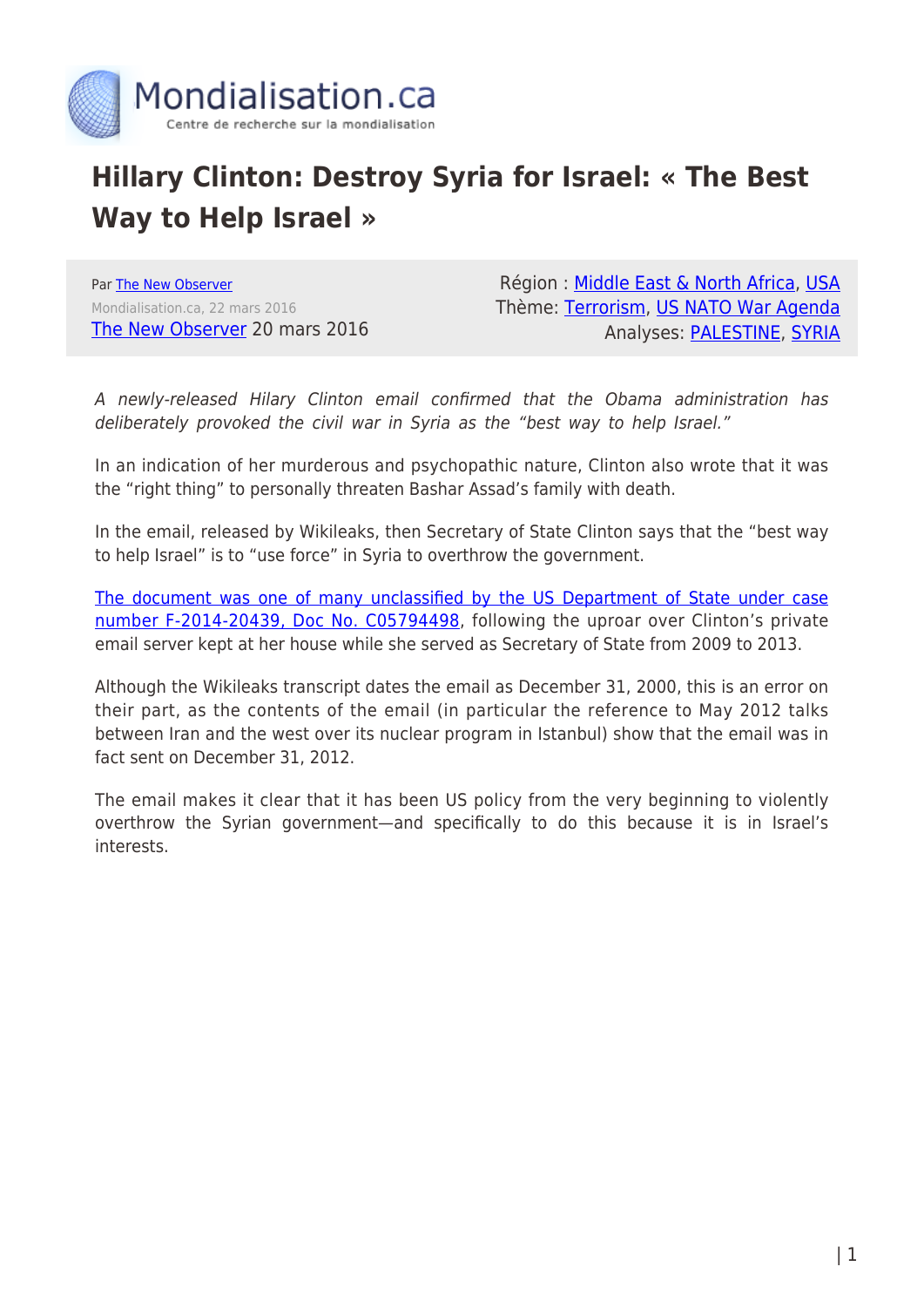UNCLASSIFIED U.S. Department of State Case No. F-2014-20439 Doc No. C05794498 Date: 11/30/2015 **RELEASE IN FULL** 

The best way to help Israel deal with Iran's growing nuclear capability is to help the people of Syria overthrow the regime of Bashar Assad.

Back to Syria. It is the strategic relationship between Iran and the regime of Bashar Assad in Syria that makes it possible for Iran to undermine Israel's security – not through a direct attack. which in the thirty years of hostility between Iran and Israel has never occurred, but through its proxies in Lebanon, like Hezbollah, that are sustained, armed and trained by Iran via Syria. The end of the Assad regime would end this dangerous alliance. Israel's leadership understands well why defeating Assad is now in its interests. Speaking on CNN's Amanpour show last week,

Bringing down Assad would not only be a massive boon to Israel's security, it would also ease Israel's understandable fear of losing its nuclear monopoly. Then, Israel and the United States might be able to develop a common view of when the Iranian program is so dangerous that military action could be warranted. Right now, it is the combination of Iran's strategic alliance with Syria and the steady progress in Iran's nuclear enrichment program that has led Israeli leaders to contemplate a surprise attack – if necessary over the objections of Washington. With Assad gone, and Iran no longer able to threaten Israel through its proxies, it is possible that the United States and Israel can agree on red lines for when Iran's program has crossed an unacceptable threshold. In short, the White House can ease the tension that has developed with Israel over Iran by doing the right thing in Syria.

The rebellion in Syria has now lasted more than a year. The opposition is not going away, nor is the regime going to accept a diplomatic solution from the outside. With his life and his family at risk, only the threat or use of force will change the Syrian dictator Bashar Assad's mind.

"The best way to help Israel deal with Iran's growing nuclear capability is to help the people of Syria overthrow the regime of Bashar Assad," Clinton forthrightly starts off by saying.

Even though [all US intelligence reports had long dismissed Iran's "atom bomb" program as](http://newobserveronline.com/irans-mythical-atom-bomb-and-the-real-rogue-nuclear-weapons-state-israel/) [a hoax](http://newobserveronline.com/irans-mythical-atom-bomb-and-the-real-rogue-nuclear-weapons-state-israel/) (a conclusion supported [by the International Atomic Energy Agency](http://newobserveronline.com/jewish-lobbys-iran-lies-exposed-by-iaea/)), Clinton continues to use these lies to "justify" destroying Syria in the name of Israel.

She specifically links Iran's mythical atom bomb program to Syria because, she says, Iran's "atom bomb" program threatens Israel's "monopoly" on nuclear weapons in the Middle East.

If Iran were to acquire a nuclear weapon, Clinton asserts, this would allow Syria (and other "adversaries of Israel" such as Saudi Arabia and Egypt) to "go nuclear as well," all of which would threaten Israel's interests.

Therefore, Clinton, says, Syria has to be destroyed.

Iran's nuclear program and Syria's civil war may seem unconnected, but they are. What Israeli military leaders really worry about — but cannot talk about is losing their nuclear monopoly.

An Iranian nuclear weapons capability would not only end that nuclear monopoly but could also prompt other adversaries, like Saudi Arabia and Egypt, to go nuclear as well. The result would be a precarious nuclear balance in which Israel could not respond to provocations with conventional military strikes on Syria and Lebanon, as it can today.

If Iran were to reach the threshold of a nuclear weapons state, Tehran would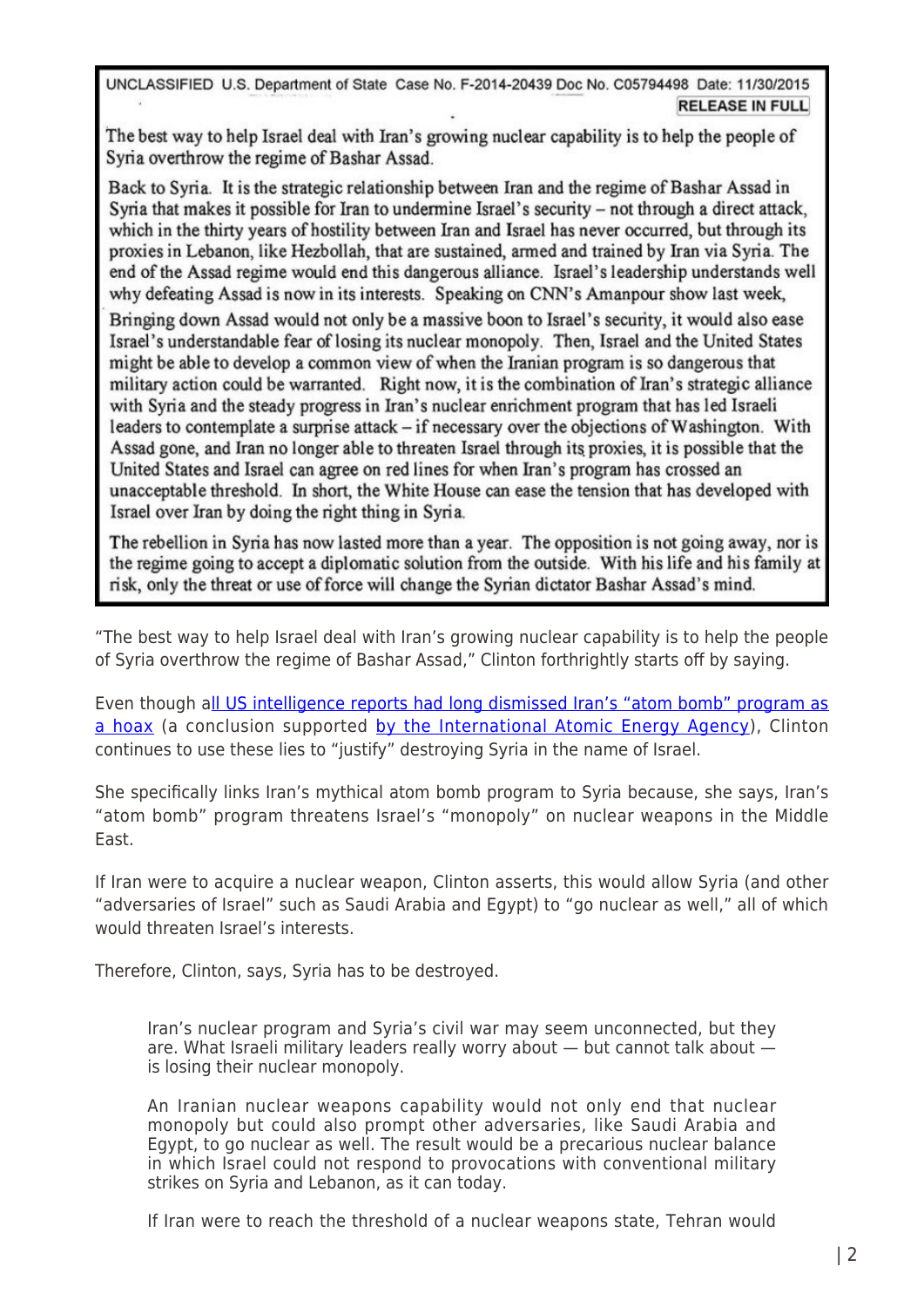find it much easier to call on its allies in Syria and Hezbollah to strike Israel, knowing that its nuclear weapons would serve as a deterrent to Israel responding against Iran itself.

It is, Clinton continues, the "strategic relationship between Iran and the regime of Bashar Assad in Syria" that makes it possible for Iran to undermine Israel's security.

This would not come about through a "direct attack," Clinton admits, because "in the thirty years of hostility between Iran and Israel" this has never occurred, but through its alleged "proxies."

The end of the Assad regime would end this dangerous alliance. Israel's leadership understands well why defeating Assad is now in its interests.

Bringing down Assad would not only be a massive boon to Israel's security, it would also ease Israel's understandable fear of losing its nuclear monopoly.

Then, Israel and the United States might be able to develop a common view of when the Iranian program is so dangerous that military action could be warranted.

Clinton goes on to asset that directly threatening Bashar Assad "and his family" with violence is the "right thing" to do:

In short, the White House can ease the tension that has developed with Israel over Iran by doing the right thing in Syria.

With his life and his family at risk, only the threat or use of force will change the Syrian dictator Bashar Assad's mind.

The email proves—as if any more proof was needed—that the US government has been the main sponsor of the growth of terrorism in the Middle East, and all in order to "protect" Israel.

It is also a sobering thought to consider that the "refugee" crisis which currently threatens to destroy Europe, was directly sparked off by this US government action as well, insofar as there are any genuine refugees fleeing the civil war in Syria.

In addition, over 250,000 people have been killed in the Syrian conflict, which has spread to Iraq—all thanks to Clinton and the Obama administration backing the "rebels" and stoking the fires of war in Syria.

The real and disturbing possibility that a psychopath like Clinton—whose policy has inflicted death and misery upon millions of people—could become the next president of America is the most deeply shocking thought of all.

Clinton's public assertion that, if elected president, she would "[take the relationship with](http://www.reuters.com/article/us-usa-election-clinton-idUSKBN0TP0QN20151206) **Israel to the next level**," would definitively mark her, and Israel, as the enemy of not just some Arab states in the Middle East, but of all peace-loving people on earth.

If Iran were to reach the threshold of a nuclear weapons state, Tehran would find it much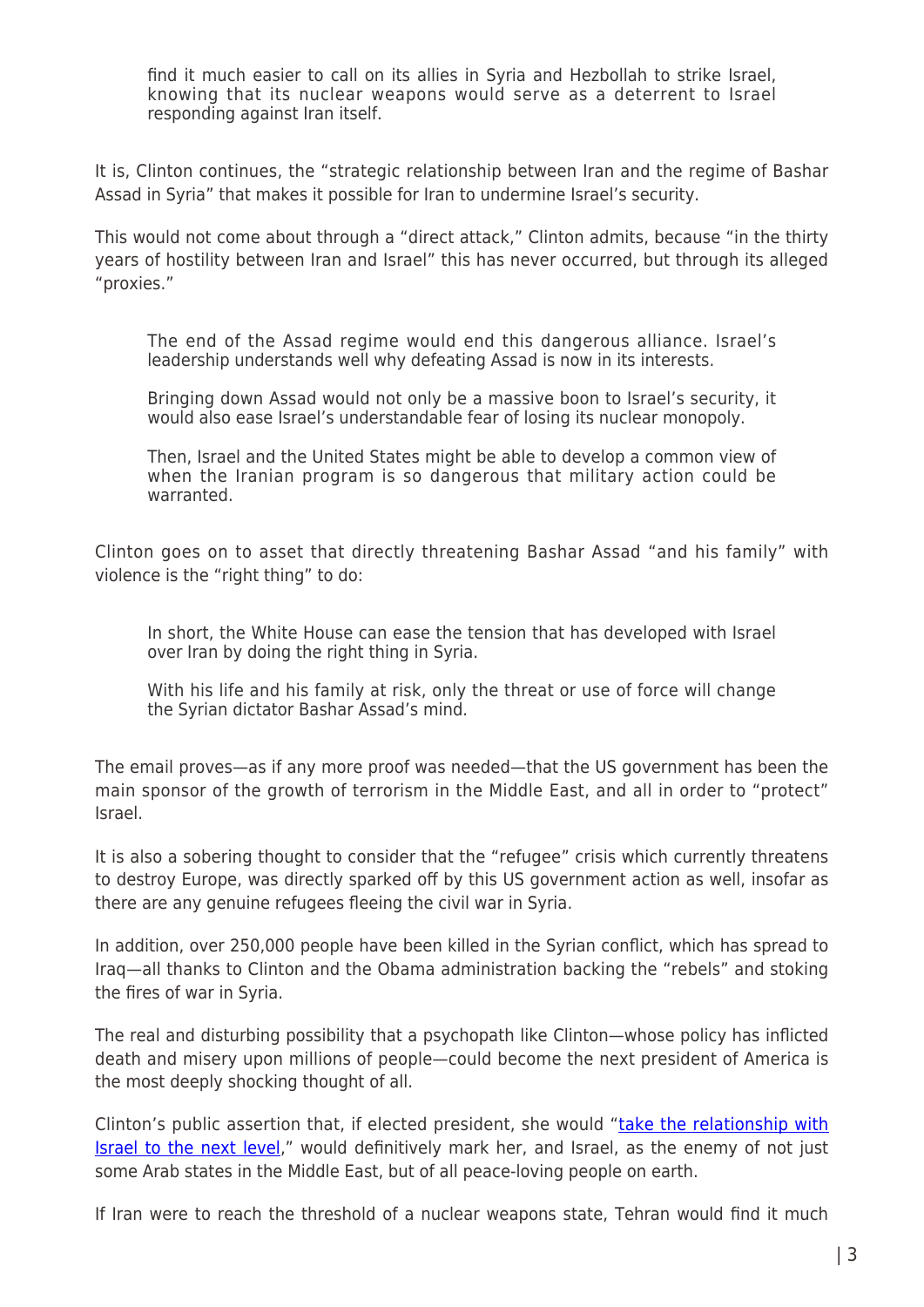easier to call on its allies in Syria and Hezbollah to strike Israel, knowing that its nuclear weapons would serve as a deterrent to Israel responding against Iran itself.

It is, Clinton continues, the "strategic relationship between Iran and the regime of Bashar Assad in Syria" that makes it possible for Iran to undermine Israel's security.

This would not come about through a "direct attack," Clinton admits, because "in the thirty years of hostility between Iran and Israel" this has never occurred, but through its alleged "proxies."

The end of the Assad regime would end this dangerous alliance. Israel's leadership understands well why defeating Assad is now in its interests.

Bringing down Assad would not only be a massive boon to Israel's security, it would also ease Israel's understandable fear of losing its nuclear monopoly.

Then, Israel and the United States might be able to develop a common view of when the Iranian program is so dangerous that military action could be warranted.

Clinton goes on to asset that directly threatening Bashar Assad "and his family" with violence is the "right thing" to do:

In short, the White House can ease the tension that has developed with Israel over Iran by doing the right thing in Syria.

With his life and his family at risk, only the threat or use of force will change the Syrian dictator Bashar Assad's mind.

The email proves—as if any more proof was needed—that the US government has been the main sponsor of the growth of terrorism in the Middle East, and all in order to "protect"



Israel.

La source originale de cet article est [The New Observer](http://newobserveronline.com/clinton-destroy-syria-israel/) Copyright © [The New Observer,](https://www.mondialisation.ca/author/the-new-observer) [The New Observer,](http://newobserveronline.com/clinton-destroy-syria-israel/) 2016